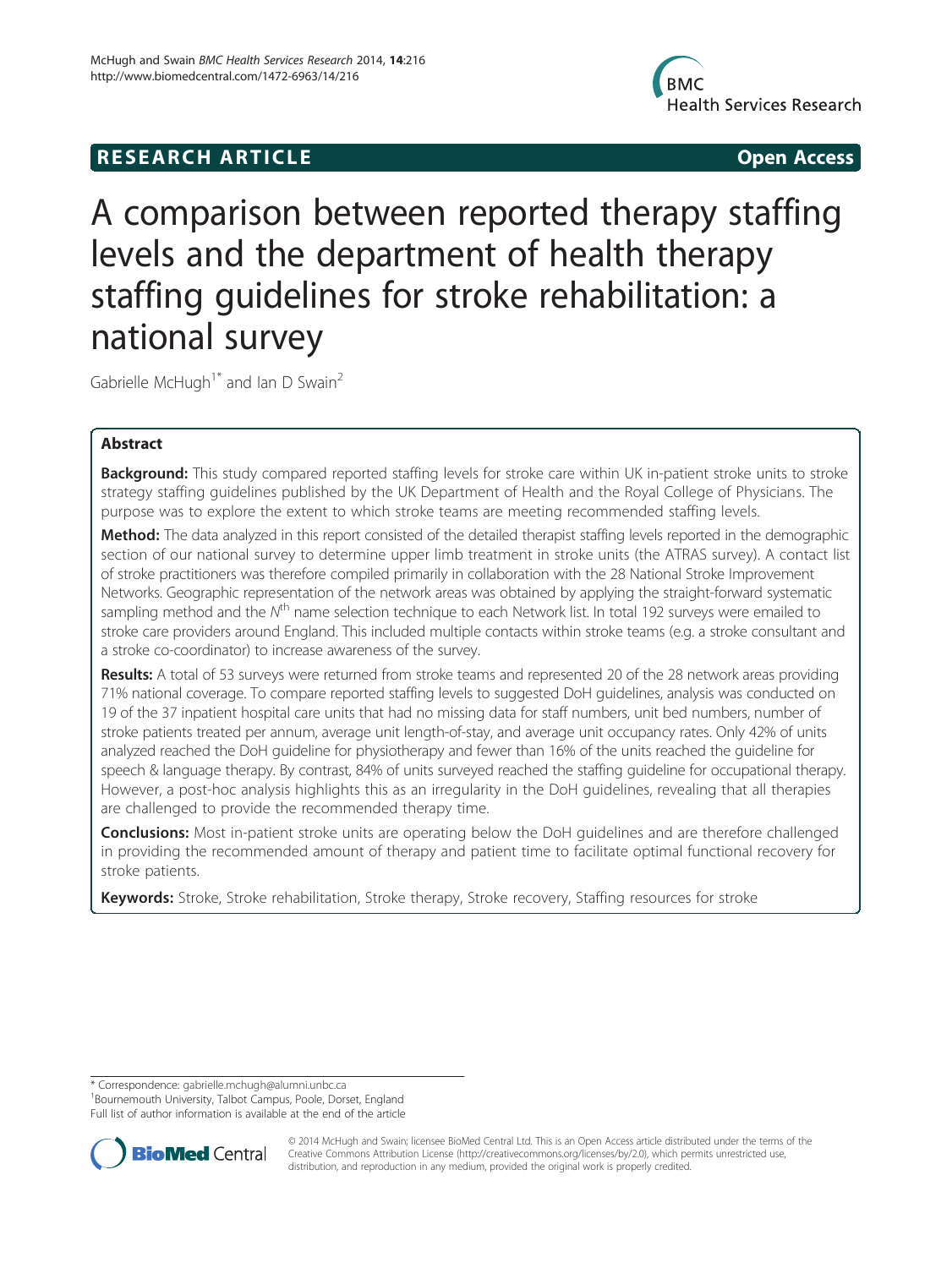## Background

Historically stroke was seen as an inevitable risk of aging and given a low priority within the National Health Service (NHS). The initiation of the Stroke Improvement Strategy in 2007 reprioritised stroke resulting in a continuous improvement process adopted by the Department of Health (DoH) to improve the effectiveness and efficiency of the delivery of a person-centred, stroke care service [[1](#page-7-0)]. As a consequence, a major improvement has been made in the medical management of stroke and the delivery of acute stroke care services such that hospital stay has seen a significant reduction from a mean of 23.7 days in 2008 to a mean of 19.5 days in 2010. However, functional recovery continues to present a considerable challenge and discharge disability levels (using Barthel Index scores) remain unchanged since 2008 with 58% of patients having a functional impairment on discharge from hospital [[2\]](#page-7-0). Moreover, the majority of stroke patients experience upper limb motor impairment and reduced ability to perform basic activities. Indeed, complete functional recovery of the upper limb was estimated to have occurred in only 5% to 34% of cases examined at six months post-stroke [\[3\]](#page-7-0).

Consequently the National Sentinel Clinical Audit [\[2](#page-7-0)] highlighted concern about the small proportion of patients deemed appropriate by therapists for rehabilitative therapy while in hospital and the low proportion of these patients who then receive therapy. For example, only 33% of patients deemed appropriate for therapy by hospital therapists, received 45 minutes or more of physiotherapy per day during the weekday stay (i.e. Monday to Friday). In explanation, the National Sentinel Stroke Clinical Audit [[2\]](#page-7-0) surmised that therapist assessment of patient tolerance for treatment may be too low while offering no evidence of such. Moreover, the Sentinel Audit recommended a major review of therapy working practices – possible in view of the evidence suggesting that UK therapists are overburdened with administrative duties thus detracting from direct contact time with patients [[4,5](#page-7-0)].

However, the various staffing guidelines proposed by the DoH, the RCP or the NHS are cited as 'guidelines' not evidence based. The 2012 National Clinical Guidelines for Stroke [\[6\]](#page-7-0), for example, publishes guidelines for stroke unit staffing and for rehabilitation intensity by each of the relevant therapists that they state are 'reasonable and achievable targets' that were reached through debate and consensus of the intercollegiate stroke working party. Nevertheless staffing resources or workforce planning are pinned to these guidelines without clear understanding of how these guidelines were derived or how relevant and reliable they are. Therefore to explore whether the issue is more fundamental and systemic than therapist working practices or poor assessment of tolerance levels we make comparisons between various staffing guidelines and reported therapist staffing levels for stroke rehabilitation in NHS hospitals.

The data for this paper were extracted from the demographic section of our national ATRAS survey. This work was part of a larger Programme Grant for Applied Research (RP-PG-0707-10012) funded by the National Institute of Health Research (NIHR) that was tasked to investigate Assistive Technologies in the Rehabilitation of the Arm after Stroke (ATRAS). The ATRAS national survey was guided by a span-of-task Advisory Panel of 12 stroke specialists whose expertise ranged from stroke consultants and therapists to stroke coordinators. Ethical approval for the survey was obtained from Bournemouth University.

## Method

Under the direction of an Advisory Panel a focus group was attended by a range of stroke unit practitioners (e.g., stroke consultants and therapists) from the southwest region of England ( $N = 30$ ) who scoped the content and design of the survey. The focus group highlighted some difficulties with data gathering - e.g. the diversity of care settings, the complexity of treating varying levels of impairment following stroke, and the time constraints on care providers to complete a survey. To address these issues, a two part survey design was adopted. Part A gathered demographic data about the care setting (e.g. acute or combined stroke unit); and the whole time equivalents (WTE) for all staff on the unit - physiotherapy (PT), occupational therapy (OT), speech and language therapy (SALT), nursing and medical staff. Rather than gather consensus on treatment options prescribed in a survey, Part B was designed as open-ended and free text to allow clinicians to describe the most common treatment interventions used in the unit to rehabilitate stroke patients' upper limbs following stroke. The first iteration of the survey was pilot-tested among the Advisory Panel which resulted in minor word changes. Ten randomly selected stroke units completed the final iteration in advance of the national distribution to test the operational procedures. This data was entered in the database and suitable for final analysis. Notwithstanding that the overall aim of the survey was to delineate the extent of stroke rehabilitation provided across the whole of England during a patient's first twelve months poststroke, the secondary analysis presented here is based on the in-patient staffing levels extracted from the demographic section of the survey.

#### Distribution

One key objective was for national distribution of the ATRAS survey. This was achieved by collaborating with the 28 Stroke Improvement Networks to compile a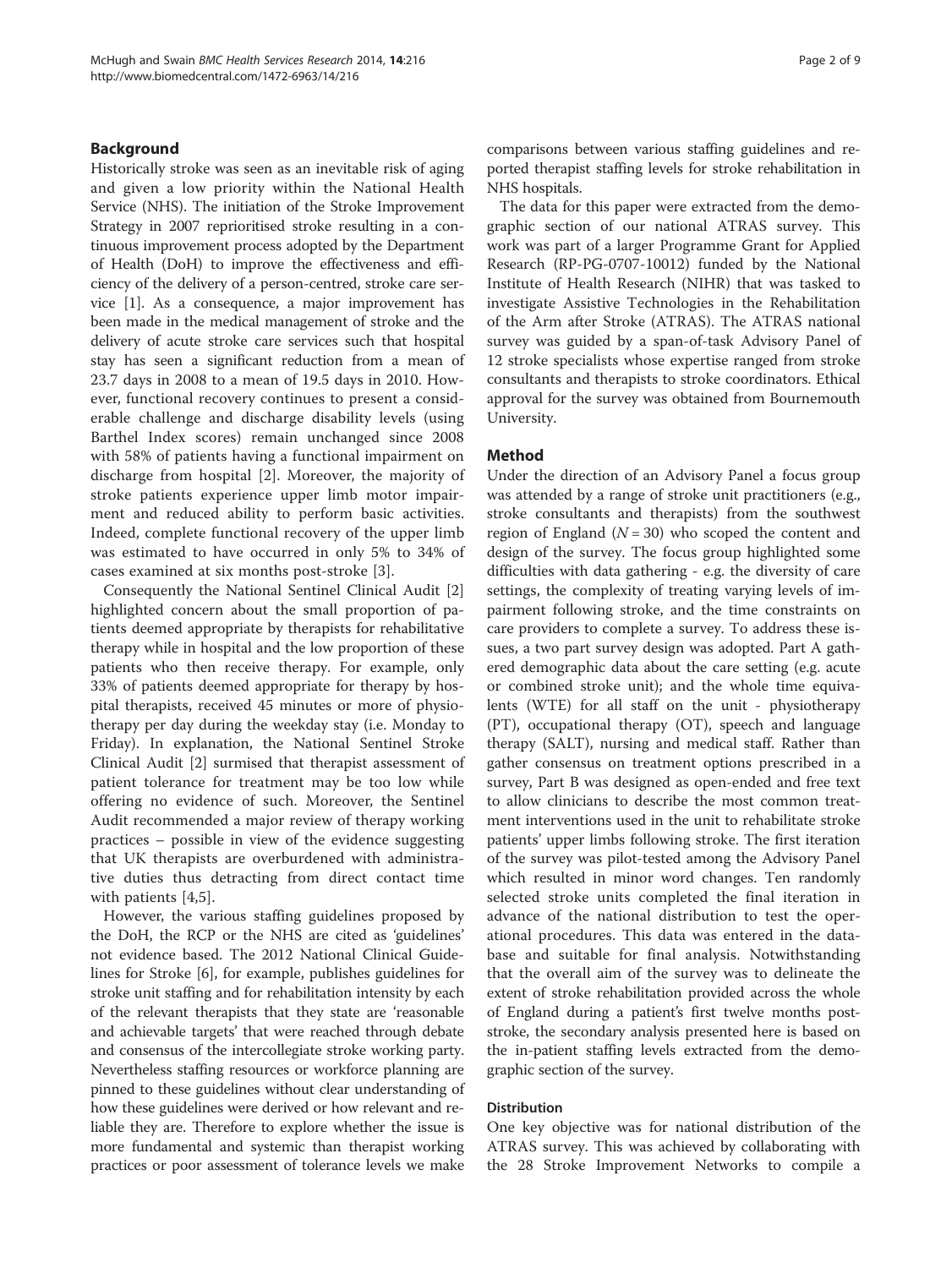contact list of stroke clinicians. Stroke Improvement Networks are national NHS networks that connect stroke practitioners around England to co-ordinate and support the stroke care pathway which extends from inpatient care to community care. Contact lists of stroke clinicians in these geographic Network areas were obtained for 19 of the 28 Networks willing to co-operate with the research study and additional clinician contacts were obtained through the South West Stroke Forum and through the NHS Consultant's Guide to cover the geographic areas from the 9 networks that did not provide any clinician contact information. Geographic representation of the network areas was done using the straight-forward systematic sampling method and the  $N<sup>th</sup>$  name selection technique (using a uniform interval of every  $13<sup>th</sup>$  entry on the lists provided by each network) [[7\]](#page-7-0). To cover the 28 network areas the survey was emailed to 192 stroke care providers. However, this included multiple contacts within each team (e.g. a stroke consultant and a stroke co-coordinator) to increase awareness of the survey. The original Dillman [[8](#page-7-0)] approach was adopted to engage individuals with the project [[9](#page-7-0)]. A minimum of 3 email prompts with non-responders was used and a minimum of 3 telephone follow-ups were made to participants if further clarification of their responses was needed.

## Participants

A total of 54 surveys completed by clinical teams were returned representing 20 of the 28 Network areas achieving 71% national coverage. One survey was unsuitable for further analysis as it described a research situation and therefore, was not typical clinical treatment or staffing. The 53 surveys represented stroke teams who worked across 77 settings – of which 37 identified as in-patient care (i.e. acute stroke units, combined stroke units, and stroke rehabilitation units) and 40 were post hospital care setting (e.g. Community Health Care, Outpatient Care). After undertaking several follow-ups we were unable to get data about annual patient numbers from two surveys. The remaining surveys reported a total of 16,632 patients treated annually for stroke – 13,954 in hospital setting (acute, combined and rehabilitation units) and 2,678 in post-hospital setting such as community health care.

## Data analysis

Surveys selected for this analysis were based on the following inclusion criteria: surveys completed by inpatient hospital care stroke teams; stroke teams self identifying as a discrete unit (e.g. acute stroke unit only); stroke teams with no missing data for staffing levels in their unit; and stroke teams provided full data per unit on average length of stay, number of beds and occupancy rates. However, and despite several follow-up

phone calls to the stroke teams, some data fields remained incomplete. Therefore, we adopted the strategy of removing units with any missing data from further analysis rather than replacing the missing data with mean values which could lead to distortion when the intent of the analysis was to compare reported staffing levels to DoH national guidelines. Consequently, this paper reports the data from 19 of the 37 in-patient hospital stroke units.

Teams reported the WTE for all staff members (e.g. PT, OT, SALT, nurse and medical) in the unit and the proportion and number of stroke patients treated annually. To isolate staffing levels for stroke patients, we adjusted staffing WTE to reflect stroke specific WTE only. For example, if a team indicated that the stroke patients treated annually in the unit represented 80% of all patients in the unit, the staffing WTE was adjusted accordingly. Staffing levels were then converted to reflect staffing levels per 10 beds to be consistent with the reporting method in the DoH national guidelines. Comparisons were then made between the staffing WTE levels for PT, OT and SALT reported in the ATRAS survey and the DoH staffing 'assumption' and the DoH staffing 'aspiration' guidelines. The Stroke Strategy Staffing Assumptions grid published in the NHS Workforce Planning Resource [[10](#page-7-0)], National Institute for Health and Clinical Excellence (Nice) Quality Standards Stroke Topic Expert Group Meeting [[11](#page-7-0)] and the DoH's Progress in Improving Stroke Care [\[12\]](#page-7-0) provides the DoH staffing WTE assumption and an aspirational staffing WTE for stroke units. We also used the terms 'assumption' and 'aspirational' to be consistent with the labels from the Stroke Strategy Staffing Assumptions grid.

### Results

Extracts of the DoH Staffing Assumptions used from the grid are reproduced in Table [1](#page-3-0). Table [1](#page-3-0) also shows the average staffing numbers for PT, OT and SALT reported in the ATRAS survey for acute (ASU), combined (CSU), and rehabilitation (SRU) units respectively as well as the average staffing for the 19 units. The Table also reproduces the staffing levels reported in the 2006 National Sentinel Stroke Audit [[13\]](#page-7-0) and the actual staffing levels reported in the DoH report of 2010 [[12\]](#page-7-0).

The data in Table [2](#page-3-0) show the reported staffing numbers per unit for each of the therapies and the number of therapists per 10 beds calculated from the bed numbers provided per unit in the survey. We then projected the staffing numbers based on the DoH assumptions and aspirational levels to approximate the staffing numbers that should be in each unit.

Figures [1, 2](#page-4-0) and [3](#page-5-0) show reported staffing levels per unit for PT, OT and SALT per 10 beds compared to the DoH staffing assumption and the DoH staffing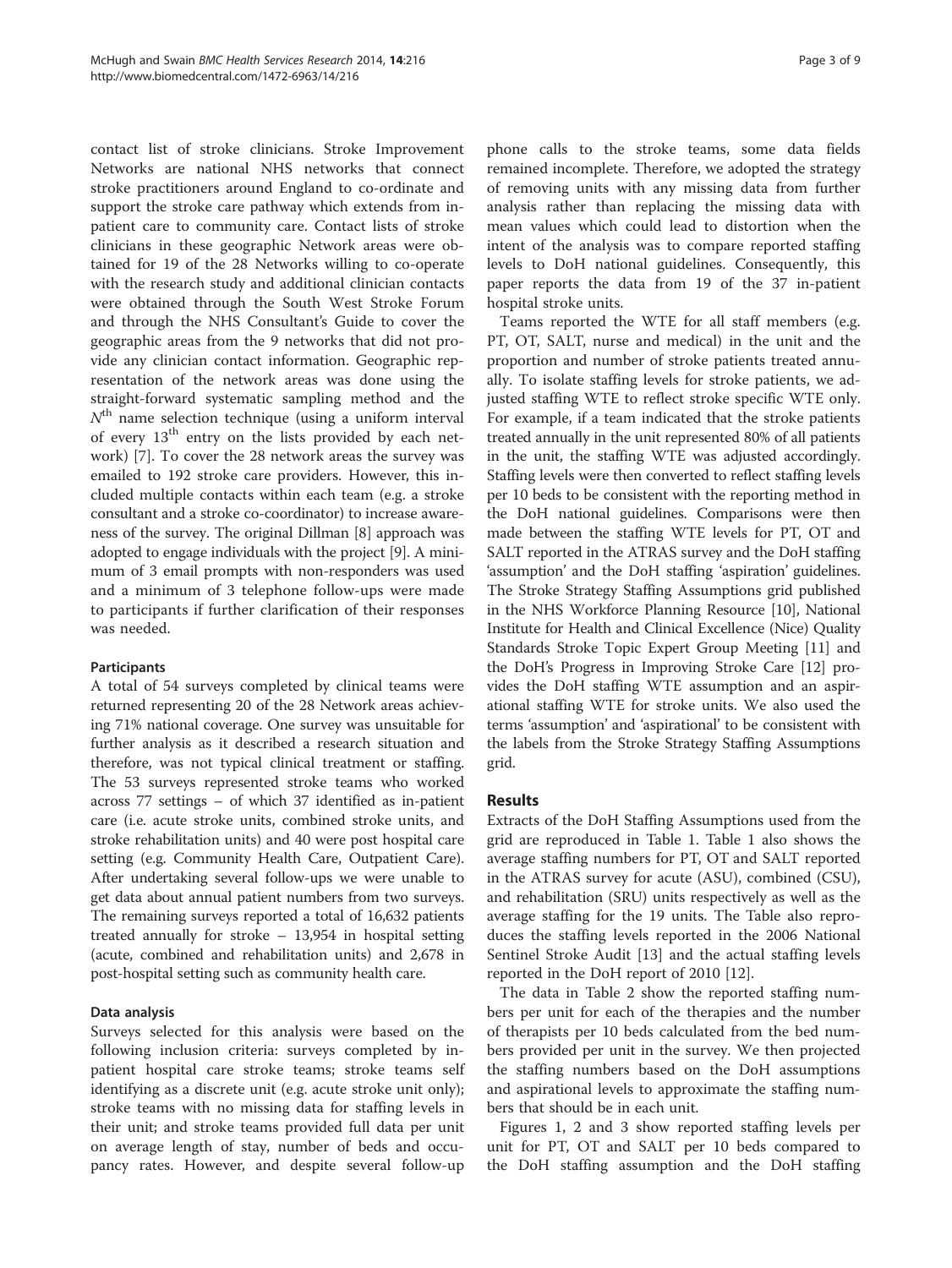| 1a: DoH staffing guidelines per 10 beds <sup>1</sup> |           |      |             | 1b: Reported staffing WTE per 10 beds* |      |      |             |  |
|------------------------------------------------------|-----------|------|-------------|----------------------------------------|------|------|-------------|--|
|                                                      | <b>PT</b> | от   | <b>SALT</b> |                                        | PT   | от   | <b>SALT</b> |  |
| DoH staffing assumption                              | .50       | 0.60 | 0.80        | $ASU(N=5)$                             | 1.79 | 1.54 | 0.67        |  |
| DoH staffing aspiration                              | 3.70      | 3.30 | .40         | $CSU(N = 10)$                          | 1.43 | 1.20 | 0.53        |  |
| DoH staffing levels <sup>2</sup>                     | .30       | 1.10 | 0.40        | $SRU(N=4)$                             | 0.89 | 0.86 | 0.43        |  |
| Sentinel Audit <sup>3</sup>                          | .30       | 1.00 | 0.30        | Average $(N = 19)^*$                   | 1.36 | 1.18 | 0.50        |  |

<span id="page-3-0"></span>Table 1 DoH staffing guidelines vs.reported stroke units staffing

<sup>1</sup>Source: NHS Workforce Planning Resource (2009) & Progress in Improving Stroke Care (National Audit Office, 2010).

<sup>2</sup>Median staffing levels reported in Progress in Improving Stroke Care (Department of Health, 2010).

<sup>3</sup>Median staffing levels reported in the 2006 National Sentinel Audit.

\*Reported staffing numbers are average whole time equivalents per 10 beds for all in-patient units.

aspiration for each therapy per 10 beds. Each Figure reads as follows; the first box depicts the reported number of therapists for the 19 units, showing the median staffing WTE per 10 beds for each of the therapies. Box 2 compares therapist staffing levels that ought to be in each unit, based on the number of beds reported in the survey and the DoH staffing assumption. Lastly, box 3 compares staffing levels based on the reported number of beds and the DoH staffing aspiration. These figures reveal the disparity between the reported staffing levels in units and the DoH staffing assumption and the DoH

staffing aspiration. Only 42% of units reach the DoH assumption for PTs per 10 beds, and fewer than 16% of units reach the guide for SALT. None of the units surveyed were near the aspirational levels of staffing.

Figure [2](#page-4-0) indicates that the reported OT staffing per 10 beds exceeded the DoH staffing assumption of 0.60 per 10 beds in 16 of the 19 units surveyed. This was a finding that contrasted with the low staffing levels for PT and SALT. However, we were unable to discover the origins or rationale for the low OT staffing levels proposed in the DoH national guidelines. Therefore we conducted

Table 2 Reported staffing numbers and staffing per 10 beds compared to projected DoH guidelines

| Unit         | 1PT<br>staff | $^{2}PT$<br>per<br>report 10 beds | <sup>3</sup> DoH<br>assum 1.5<br>PT per<br>10 beds | <sup>4</sup> DoH Asprt<br>3.7 PT per<br>10 beds | 1 <sub>OT</sub><br>staff | $2$ OT<br>per<br>report 10 beds | <sup>3</sup> DoH assum<br>0.6 OT per<br>10 beds | $4$ DoH<br>Asprt 3.3<br>OT per<br>10 beds | <sup>1</sup> SALT staff<br>report | <sup>2</sup> SALT per<br>10 beds | <sup>3</sup> DoH<br>Assum 0.8<br><b>SALT</b> per<br>10 beds | $4$ DoH<br>Asprt 1.4<br>SALT per<br>10 beds |
|--------------|--------------|-----------------------------------|----------------------------------------------------|-------------------------------------------------|--------------------------|---------------------------------|-------------------------------------------------|-------------------------------------------|-----------------------------------|----------------------------------|-------------------------------------------------------------|---------------------------------------------|
| $\mathbf{1}$ | 2.63         | 0.91                              | 4.35                                               | 10.73                                           | 2.25                     | $0.78*$                         | 1.74                                            | 9.57                                      | 1.28                              | 0.44                             | 2.32                                                        | 4.06                                        |
| 2            | 2.55         | 0.80                              | 4.80                                               | 11.84                                           | 3.14                     | $0.98*$                         | 1.92                                            | 10.56                                     | 1.30                              | 0.41                             | 2.56                                                        | 4.48                                        |
| 3.           | 2.04         | 0.85                              | 3.60                                               | 8.88                                            | 1.36                     | 0.57                            | 1.44                                            | 7.92                                      | 1.36                              | 0.57                             | 1.92                                                        | 3.36                                        |
| 4            | 5.23         | $2.27*$                           | 3.45                                               | 8.51                                            | 5.70                     | $2.48*$                         | 1.38                                            | 7.59                                      | 1.43                              | 0.62                             | 1.84                                                        | 3.22                                        |
| 5.           | 3.17         | 0.99                              | 4.80                                               | 11.84                                           | 3.51                     | $1.10*$                         | 1.92                                            | 10.56                                     | 2.11                              | 0.66                             | 2.56                                                        | 4.48                                        |
| 6.           | 4.83         | $1.61*$                           | 4.50                                               | 11.10                                           | 3.85                     | $1.28*$                         | 1.80                                            | 9.90                                      | 1.00                              | 0.33                             | 2.40                                                        | 4.20                                        |
| 7            | 4.41         | $1.84*$                           | 3.60                                               | 8.88                                            | 2.84                     | $1.18*$                         | 1.44                                            | 7.92                                      | 1.47                              | 0.61                             | 1.92                                                        | 3.36                                        |
| 8            | 0.77         | 0.26                              | 4.50                                               | 11.10                                           | 0.48                     | 0.16                            | 1.80                                            | 9.90                                      | 0.29                              | 0.10                             | 2.40                                                        | 4.20                                        |
| 9            | 1.96         | 1.40                              | 2.10                                               | 5.18                                            | 1.47                     | $1.05*$                         | 0.84                                            | 4.62                                      | 0.49                              | 0.35                             | 1.12                                                        | 1.96                                        |
| 10           | 4.00         | 1.00                              | 6.00                                               | 14.80                                           | 3.00                     | $0.75*$                         | 2.40                                            | 13.20                                     | 0.80                              | 0.20                             | 3.20                                                        | 5.60                                        |
| 11           | 5.50         | $1.96*$                           | 4.20                                               | 10.36                                           | 5.00                     | $1.79*$                         | 1.68                                            | 9.24                                      | 2.50                              | $0.89*$                          | 2.24                                                        | 3.92                                        |
| 12           | 3.60         | $1.50*$                           | 3.60                                               | 8.88                                            | 2.25                     | $0.94*$                         | 1.44                                            | 7.92                                      | 1.80                              | 0.75                             | 1.92                                                        | 3.36                                        |
| 13           | 3.92         | 1.23                              | 4.80                                               | 11.84                                           | 2.02                     | $1.26*$                         | 1.92                                            | 10.56                                     | 1.76                              | 0.55                             | 2.56                                                        | 4.48                                        |
| 14           | 3.60         | 1.44                              | 3.75                                               | 9.25                                            | 2.40                     | $0.96*$                         | 1.50                                            | 8.25                                      | 0.40                              | 0.16                             | 2.00                                                        | 3.50                                        |
| 15           | 7.50         | $2.21*$                           | 5.10                                               | 12.58                                           | 8.10                     | $2.38*$                         | 2.04                                            | 11.22                                     | 3.10                              | $0.91*$                          | 2.72                                                        | 4.76                                        |
| 16           | 4.80         | $1.71*$                           | 4.20                                               | 10.36                                           | 4.00                     | $1.43*$                         | 1.68                                            | 9.24                                      | 2.00                              | 0.71                             | 2.24                                                        | 3.92                                        |
| 17           | 2.20         | 1.22                              | 2.70                                               | 6.66                                            | 1.50                     | $0.83*$                         | 1.08                                            | 5.94                                      | 1.00                              | 0.56                             | 1.44                                                        | 2.52                                        |
| 18           | 1.80         | 0.60                              | 4.50                                               | 11.10                                           | 1.50                     | 0.50                            | 1.80                                            | 9.90                                      | 0.60                              | 0.20                             | 2.40                                                        | 4.20                                        |
| 19           | 6.00         | $2.00*$                           | 4.50                                               | 11.10                                           | 6.00                     | $2.00*$                         | 1.80                                            | 9.90                                      | 3.00                              | $1.00*$                          | 2.40                                                        | 4.20                                        |

<sup>1</sup>Reported staff per unit.

<sup>2</sup>Reported staff per unit converted to staff per 10 beds.

<sup>3</sup>Staff required to reach DoH Staffing Assumption.

4 Staff required to reach DoH Staffing Aspiration.

\*Number of units reaching DoH staffing assumption for therapy per 10 beds.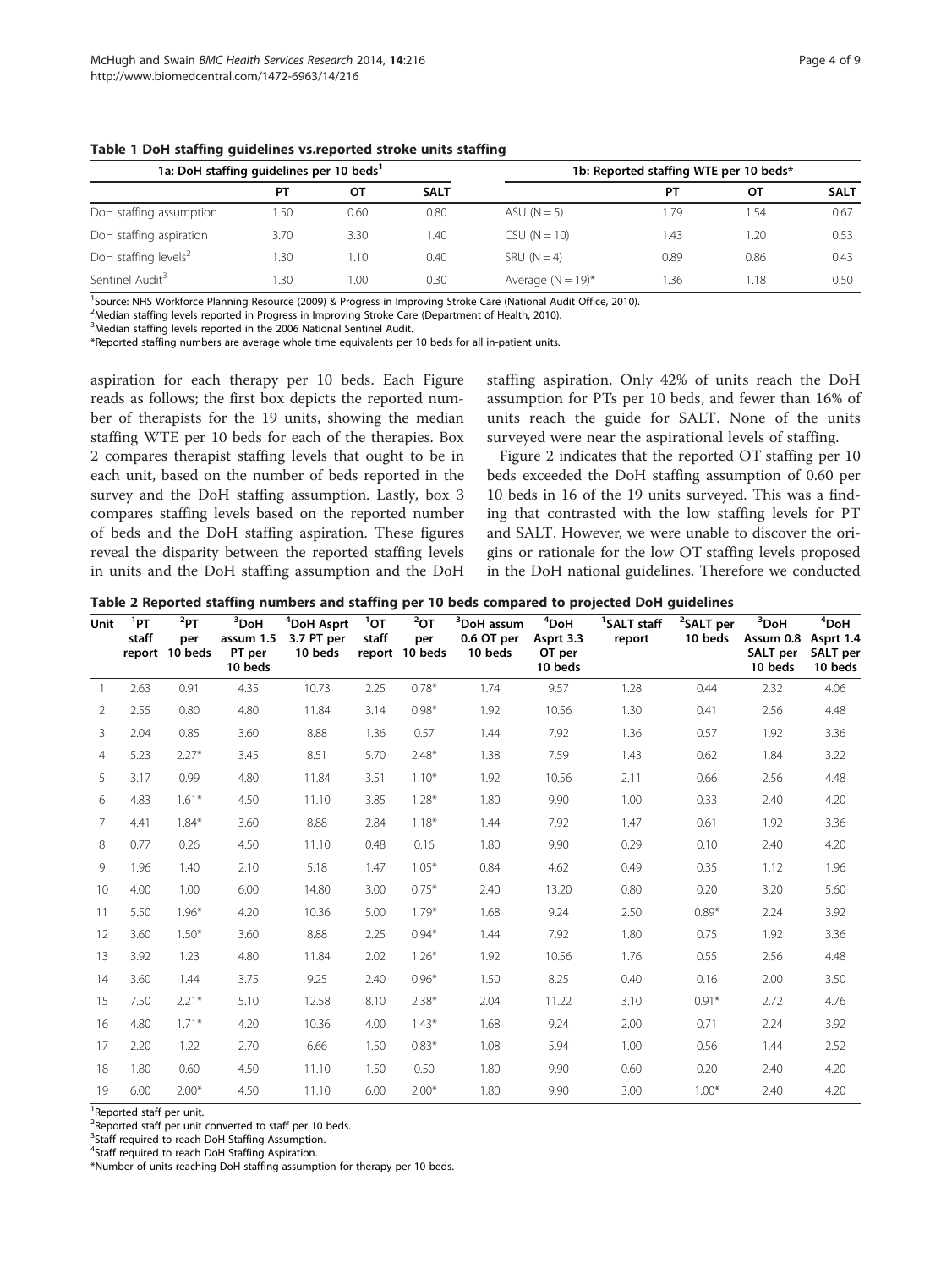<span id="page-4-0"></span>

a post hoc analysis to further explore the irregularity in the DoH national guidelines that would propose such a low staffing assumption for OT at 0.6 WTE per 10 beds compared to the WTE for SALT and PT (0.80 and 1.5 respectively). Consequently, our post hoc analysis was based upon:

(a) the percentage of patients deemed suitable for each of the three therapies proposed in the 2011 National Sentinel Clinical Stroke Audit [[2\]](#page-7-0) as 74% for PT, 69% for OT and 50% for SALT. Using these percentages adjusts for patients who would not receive therapy, for example, those patients who may be receiving end of life care.

and (b) the percentage of staff time spent in direct patient contact for PT, [\[5\]](#page-7-0) OT [[5](#page-7-0)], and SALT [[14](#page-7-0)]

extracted from previous studies at 46%, 33% and 25% respectively.

Our values were calculated in order to provide the recommended 45 minutes of each therapy to suitable patients per day over a 37.5 hour working week. Therefore, given 450 minutes per day (7.5 hour work day), one therapist could provide the recommended amount of treatment to each of 10 patients if the therapist only treated patients. Using the percentage of patients suitable for treatment and percentage of direct contact time per therapy this gives the formula – 10 beds divided by percentage of direct patient time multiplied by percentage of patients deemed suitable for therapy. Table [3](#page-5-0) presents the staff requirements as 1.7 PT, 2.1 OT and 2.0

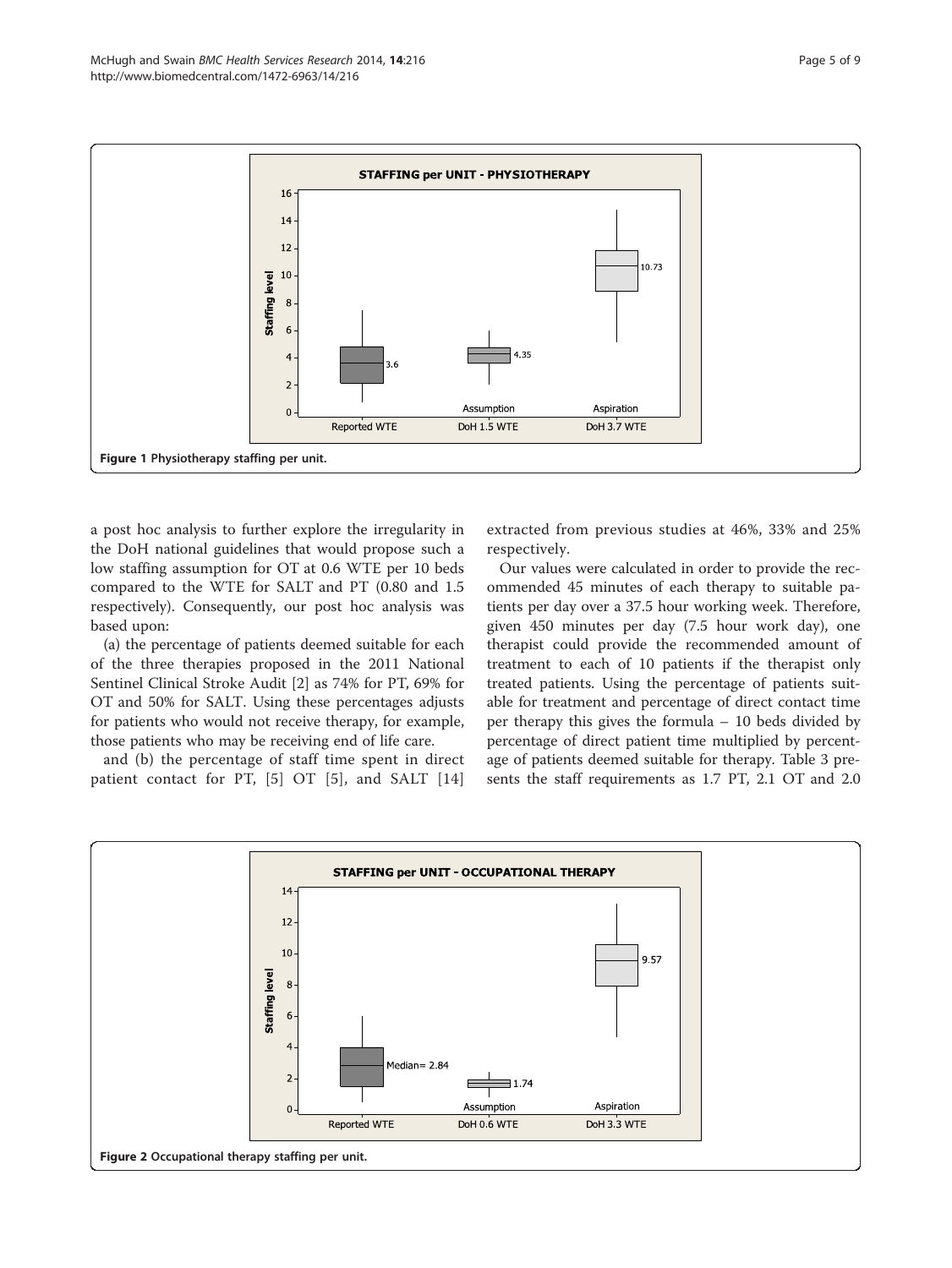<span id="page-5-0"></span>

SALT per 10 beds in order to provide the recommended 45 minutes of each therapy per day. This staffing level reflects the higher percentage of direct patient time for physiotherapists (46% compared to 33% and 25% for OT and SALT respectively) resulting in a lower staff ratio than that of OT or SALT.

### **Discussion**

The 2010 National Sentinel Stroke Clinical Audit [\[2](#page-7-0)] raised concern about the small proportion of patients deemed appropriate for rehabilitative therapy by therapists and the low level of therapy actually received by these patients during their hospital stay. The report concludes that a major review of therapist working practices was warranted. However, no convincing evidence was proposed to support a need for a major review of working practices in the first instance. Consequently, the purpose of this paper was to further explore the issue, but from a more fundamental rationale of staffing levels, rather than a higher-order rationale of staff practices or assessments by comparing the reported staffing levels in the ATRAS survey to DoH national guidelines [\[10-12](#page-7-0)].

What is evident from the data is that few units surveyed met the DoH guidelines for PT and SALT – only

|  | Table 3 Required staffing levels per 10 beds |  |  |  |  |  |
|--|----------------------------------------------|--|--|--|--|--|
|--|----------------------------------------------|--|--|--|--|--|

|                                                                 |             | PT OT SALT |
|-----------------------------------------------------------------|-------------|------------|
| Percentage of patients suitable for treatment <sup>1</sup>      | 74% 69% 50% |            |
| Percentage of direct contact time <sup>2</sup>                  | 46% 33% 25% |            |
| Resulting number of therapists required per 10 beds 1.6 2.1 2.0 |             |            |

<sup>1</sup>Percentage of patients appropriate for treatment extracted from the National Sentinel Stroke Clinical Audit (2010, p39).

<sup>2</sup> Percentage of direct contact time reported by Putman, et al. [\[14](#page-7-0)] and Pring et al. [[15](#page-7-0)].

42% and 16% of units reached the guideline for PT and SALT respectively. The low staffing level reported in the ATRAS survey is consistent with the National Sentinel Stroke Audit [\[13\]](#page-7-0) which, for example, recorded a median of 0.3 SALT per 10 beds (range 0.2-0.6) in 2006 compared to the DoH staffing assumptions of 0.8 SALT per 10 beds. In the current ATRAS survey only 3 of the 19 units had staffing levels that reached the DOH guidelines indicating the staffing for SALT still remain unacceptably low. Additionally, the DoH Survey of Stroke Unit Staffing and Patient Dependency [\[15](#page-7-0)] similarly reported in 2007 that only 25% of units had adequate staff numbers for rehabilitation.

It is necessary to reiterate here that the guidelines proposed by the various bodies are approximations of staffing levels deemed 'reasonable and achievable' [\[6\]](#page-7-0) to deliver stroke care. However, and despite our search, we have found no rationale for the original staffing assumption or aspirational levels to inform us how these numbers were established or the method by which they were derived. We can offer no insight into the relevance, reliability or reasonableness of these numbers upon which the complexities of stroke care rest. We draw attention to the paucity of information because of the oddity from the data when we analyzed the staffing levels for occupational therapy.

When we based our analysis on the DoH staffing assumptions – notwithstanding that these assumptions are even lower than the actual staffing levels reported in the 2006 National Sentinel Stroke Audit [[13\]](#page-7-0) and the actual staffing levels reported in the DoH report of 2010 [[12](#page-7-0)] - Figure [2](#page-4-0) suggests 84% of units have staffing levels for occupational therapy that reach or exceed the DoH staffing assumptions. However, our post hoc analysis points to the irregularity of this finding. In this analysis it was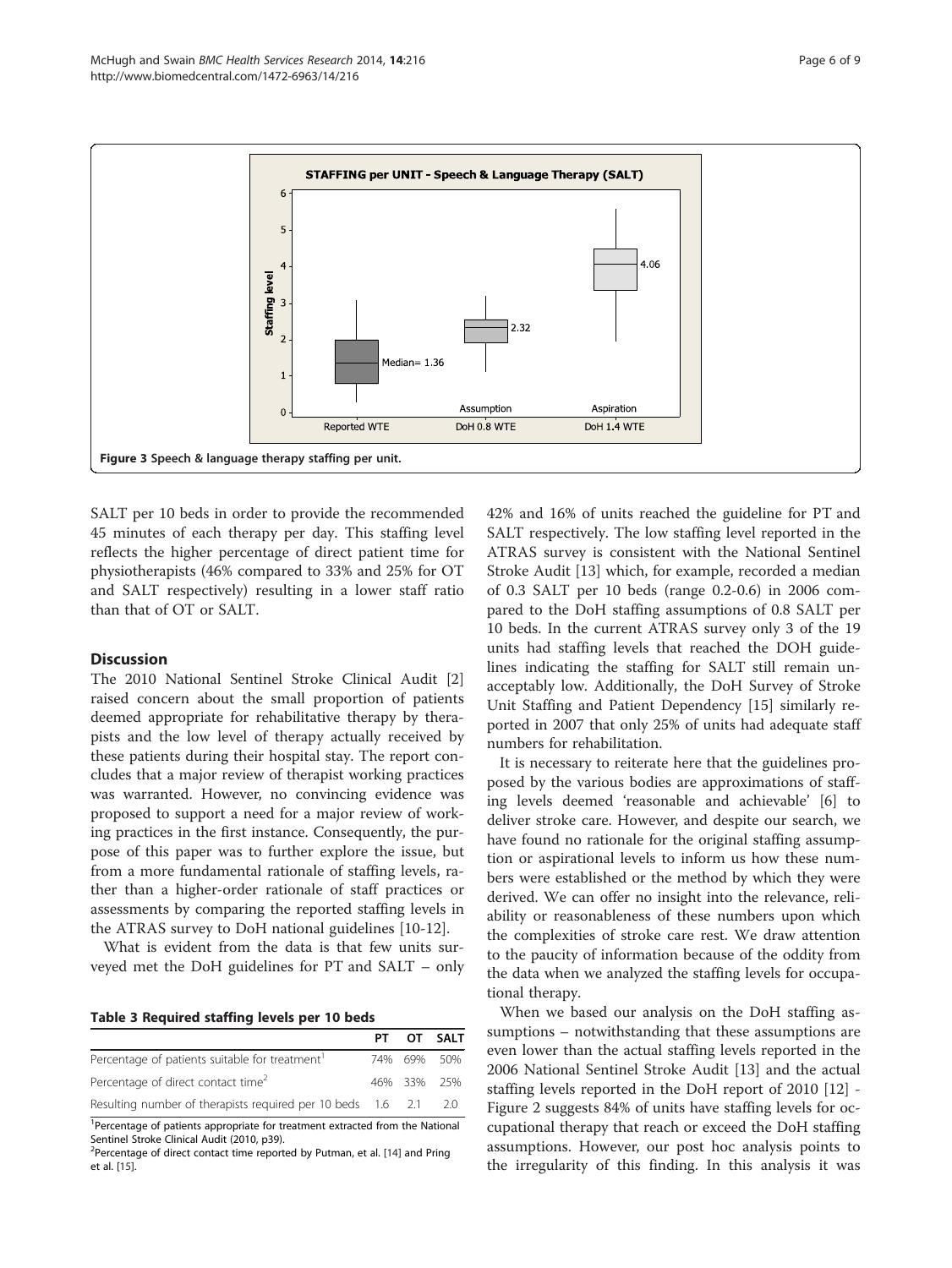calculated that 2.1 OTs (adjusting for percentage of patients deemed appropriate for treatment and percentage of direct patient time) are required per 10 beds in order to provide the recommended amount of therapy (i.e. 45 minutes per day, 5 days a week). By contrast, the DoH staffing assumption is only 0.6 OTs per 10 beds – lower than the DoH assumption for SALT. Again, as we were unable to ascertain exactly how the DoH figures were derived it is difficult to comment on where errors might have arisen. We recognise the simplicity of our calculation; nevertheless, what is obvious is that our post hoc analysis gave figures for PT of 1.7 per 10 beds comparable to the DoH staffing assumptions of 1.5 per 10 beds. By contrast, the OT staffing levels were strikingly different between our calculations giving 2.1 per 10 beds compared to only 0.6 in the DoH staffing assumptions. The DoH figure is difficult to explain given that in their aspirational levels the DoH give comparable levels of PT and OT quoting 3.7 and 3.3 per 10 beds respectively.

Consistent with reports that outcomes for stroke patients appear worse for UK patients than the rest of Europe [\[16](#page-7-0)], DeWit et al. [\[4](#page-7-0)] reported that UK patients were significantly less likely to be in therapy than patients in Germany, Belgium or Switzerland and found that more than 35% of UK therapy time consisted of nursing care compared to 5% in Switzerland and Germany and 10% in Belgium. Furthermore UK patients spent under 12% of their time interacting with occupational therapists compared to 29% in Switzerland, 25% in Germany, and 20% in Belgium. The staffing levels reported here further confirm that stroke units are challenged in providing the recommended therapy time proposed in the RCP Clinical Guidelines for Stroke, [[6\]](#page-7-0). Furthermore, the 2010 National Sentinel Clinical Stroke Audit [\[2](#page-7-0)] found that only half of all patients with motor deficits were deemed appropriate for 45 minutes of therapy on 2 or fewer weekdays within the first 28 days of stroke. The National Sentinel Clinical Stroke Audit pointed to therapist working practices in explanation for the low level of therapy provided. By contrast, the findings here suggest staffing levels are actually well below those needed to enable the provision of recommended therapy.

Despite the evidence to suggest that intensive rehabilitation improves functional recovery outcomes for patients [[17,18\]](#page-7-0) the findings from the Langhorne et al. study [[19,](#page-7-0)[20\]](#page-8-0) found early involvement of physiotherapy in patient care in 67-100% of units and the early involvement of occupational therapy and speech and language therapy in only 34-66% of units. Not surprisingly the NICE guideline for stroke [\[8](#page-7-0)] encourages greater usage of active treatment that provides the opportunity for repetitive practice of movement for patients. However, this cannot be achieved without appropriate staffing levels.

The basic premise in this paper is that the majority of stroke care units have staffing issues that pose a challenge to the provision of the recommended rehabilitation to enable optimal functional recovery for stroke patients. What can be inferred from our numbers is that the prioritisation of stroke revolves around medical management and has yet to extend into optimal functional recovery. Further analysis of our data, extrapolating patient-to-therapist ratios, is provided elsewhere [[21](#page-8-0)] and further supports our premise that the provision of patient-centred rehabilitative care remains a challenge despite the significant improvement in the medical management of stroke.

One of the limitations is that our analysis was based on complete data provided by only 19 in-patient hospital care units, although these units did account for over 13,000 patients. However, we made the decision not to enhance our numbers by using mean values to fill empty cells so our data would be an authentic reflection of unit level analysis. Nevertheless, the research does reveal staffing limitations in providing therapy for stroke patients. Most stroke units are operating below the DoH staffing assumption levels and are therefore challenged in providing the recommended amount of therapy and patient time to facilitate optimal functional recovery for stroke patients. Additionally selection bias could be considered a limitation in that we randomly sampled within a well targeted population of stroke practitioners who had a strong interest in stroke improvement as demonstrated by their involvement in the Stroke Improvement Networks. However our strategy was deliberate. The survey requested very detailed information about each stroke unit and to maximize participant engagement we sought out the stroke units we believed would be more likely to collaborate with our study. Therefore it may be that we have surveyed the 'crèmede-la-crème' of stroke units and the data should be interpreted accordingly.

Another limitation is that we did not clearly differentiate between therapists and therapy assistants in our calculations. Although our numbers are based on therapist grades ranging from band 3 to band 8a, the majority of the reported therapists were within bands 5 to 8a. Indeed bands 5 to 8a represent the therapists who have the skills and competencies to deliver specialized stroke care such as constraint induced movement therapy or electrical stimulation. Even the RCP clinical guidelines [[6\]](#page-7-0) recognize the evidence in favour of specialized stroke units therefore it is reasonable to expect these specialists will be at upper rather than lower bands. To argue for the inclusion or exclusion of lower bands from our calculations may be redundant as Turton and Pomeroy [[18](#page-7-0)] still determined that patients are suffering from too little practice to optimize recovery.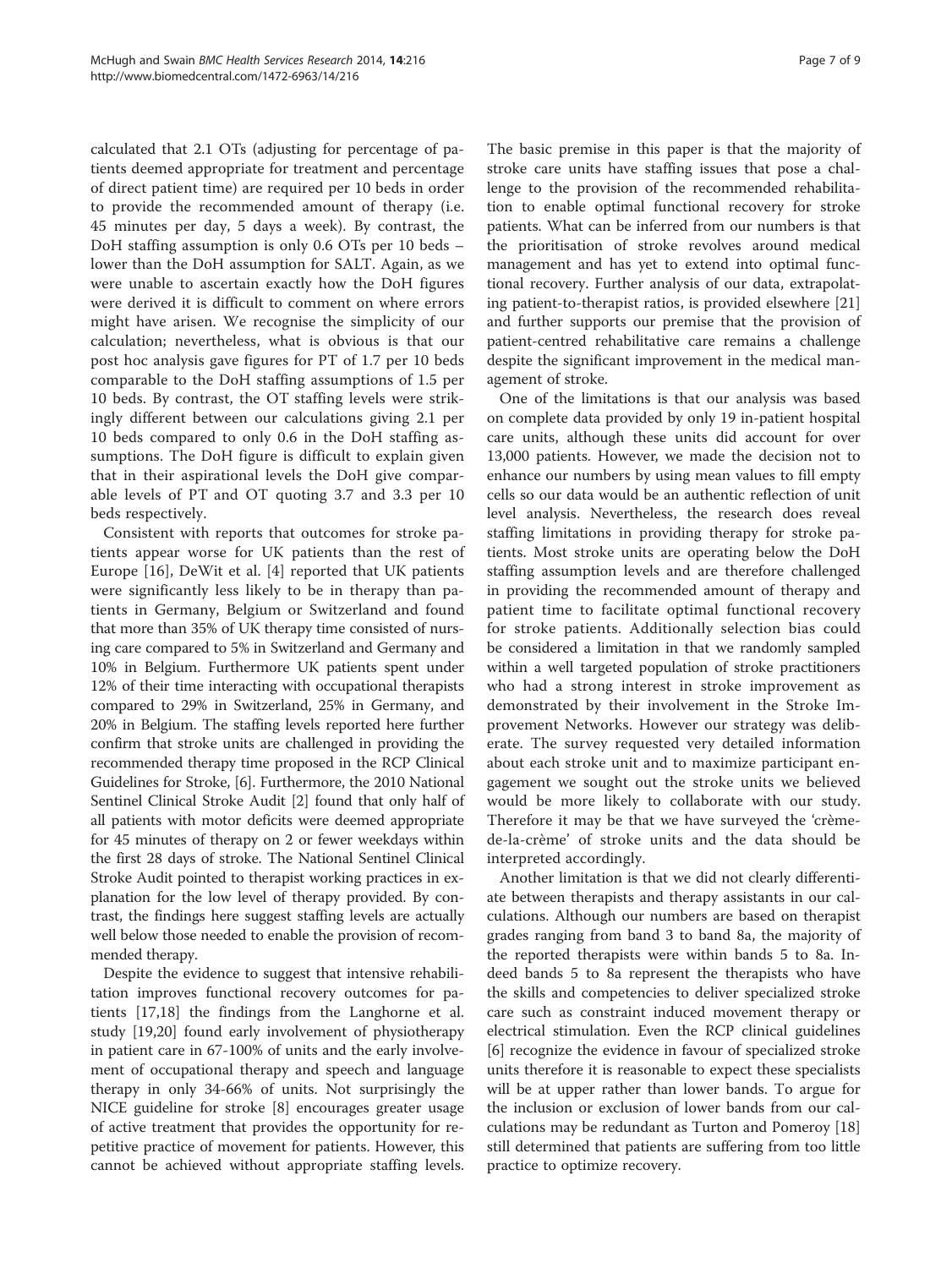## <span id="page-7-0"></span>Conclusions

This survey has clearly demonstrated that:

- current staffing levels pose a challenge to the provision of rehabilitation enabling optimal functional recovery for stroke patients.
- only 42% of units studied reached the DoH staffing assumptions for physiotherapy.
- fewer than 16% of the units reached the DoH staffing assumptions for speech and language therapy.
- that 84% reach the staffing assumption for occupational therapy reflects an irregularity in the DoH staffing assumption guide.
- providing the recommended 45 minutes of each therapy per day to patients who are deemed appropriate for treatment [2] requires a staffing level estimated at 1.7 PT, 2.1 OT and 2.0 SALT per 10 beds reflecting the adjustments we made for direct contact time – 46%, 33% and 25% respectively [5,14]. By this calculation fewer PTs are required per 10 beds as they have the greatest percentage (46%) of direct time with patients. This results in a staffing configuration quite different from clinical practice but logically consistent – PTs have higher direct patient contact than OTs and SALTs.

In conclusion, medical management of stroke has demonstrated significant improvement (as seen in the reduction of patient hospital stay) in the delivery of stroke care documented in consecutive sentinel audits. Nevertheless, discharge disability scores are not demonstrating similar improvements in the equivalent time span. In recognition of and with due respect to the experts who have had the difficult task of proposing guidelines, our hope with this paper will engender debate and future research on how to optimize a patient's functional recovery post stroke.

#### Abbreviations

ASU: Acute stroke unit; ATRAS: Assistive technologies in the rehabilitation of the arm after stroke; CSU: Combined stroke unit; DoH: Department of health; LOS: Length of stay; NHS: National health service; Nice: National institute for health and clinical excellence; NIHR: National institute of health research; OT: Occupational therapist; PT: Physiotherapist; SALT: Speech and language therapist; SRU: Stroke rehabilitation unit; WTE: Whole time equivalent.

#### Competing interests

The authors declare that they have no competing interests.

#### Authors' contributions

GMcH is responsible for the data collection and data analysis, as well as for reporting the study results. IS was the Chief Investigator and NIHR grant applicant and has read and approved the final manuscript. Both authors read and approved the final manuscript.

#### Acknowledgements

This work was funded as part of the ATRAS project, NIHR Programme Grant for Applied Research RP-PG-10707-10012. The research funded is

independent and the views expressed in the paper are those of the author(s) and not necessarily those of the NHS, the NIHR or the Department of Health.

#### Author details

<sup>1</sup>Bournemouth University, Talbot Campus, Poole, Dorset, England. <sup>2</sup>Clinical Science and Engineering, Salisbury District Hospital, Salisbury NHS Foundation Trust, Salisbury, England.

Received: 18 July 2013 Accepted: 22 April 2014 Published: 14 May 2014

#### References

- 1. Department of Health: National stroke strategy. 2007. [Cited March 12, 2012] Available from [http://clahrc-gm.nihr.ac.uk/cms/wp-content/uploads/DoH-](http://clahrc-gm.nihr.ac.uk/cms/wp-content/uploads/DoH-National-Stroke-Strategy-2007.pdf)[National-Stroke-Strategy-2007.pdf](http://clahrc-gm.nihr.ac.uk/cms/wp-content/uploads/DoH-National-Stroke-Strategy-2007.pdf) PolicyAndGuidance/DOH\_081062.
- 2. Royal College of Physicians: National sentinel stroke clinical audit 2010 round 7. London: RCP; 2011.
- 3. Kong K-H, Chua KSG, Lee J: Recovery of upper limb dexterity in patients more than 1 year after stroke: frequency, clinical correlates and predictors. NeuroRehabilitation 2011, 28:105–111.
- 4. DeWit L, Putman K, Dejaeger E, Baert I, Berman P, Bogaerts K, Brinkmann N, Connell L, Feys H, Jenni W, Kaske C, Lesaffre E, Leys M, Lincoln N, Louckx F, Schuback B, Schupp W, Smith B, DeWeerdt W: Use of time by stroke patients: a comparison of four European rehabilitation centres. Stroke 2005, 36:1977–1983. doi:10.1161/01.STR.0000177871.59003.e3.
- 5. Putman K, DeWit L, Schupp W, Ilse B, Berman P, Connell L, Dejaeger E, DeMeyer AM, DeWeerdt W, Feys H, Walter J, Lincoln N, Louckx F, Martens A, Schuback B, Smith B, Leys M: Use of time by physiotherapists and occupational therapists in a stroke rehabilitation unit: a comparison between four European rehabilitation centres. Disabil Rehabil 2006, 28(22):1417–1424. doi:10.1080/09638280600638216.
- 6. Party ISW: National clinical guideline for stroke. 4th edition. London: RCP; 2012.
- 7. Royal Geographical Society: Sampling techniques. [Cited March, 2013] Available at [https://www.rgs.org/OurWork/Schools/Fieldwork+and+local+](https://www.rgs.org/OurWork/Schools/Fieldwork+and+local+learning/Fieldwork+techniques/Sampling+techniques.htm) [learning/Fieldwork+techniques/Sampling+techniques.htm.](https://www.rgs.org/OurWork/Schools/Fieldwork+and+local+learning/Fieldwork+techniques/Sampling+techniques.htm)
- 8. Dillman DA: Mail and telephone surveys: the total design method. New York: Wiley-Interscience; 1978.
- 9. Venkataraman L, Zurawski E: Can the Dillman method be applied to e-mail prompting with a twenty-something population, The American association for public opinion research (AAPOR) 62<sup>nd</sup> annual conference; 2007.
- 10. Department of Health: NHS workforce planning resource, 2009. [Cited July 2, 2012]. Available from [http://webarchive.nationalarchives.gov.uk/+/dh.gov.uk/](http://webarchive.nationalarchives.gov.uk/+/dh.gov.uk/en/healthcare/longtermconditions/vascular/stroke/index.htm) [en/healthcare/longtermconditions/vascular/stroke/index.htm.](http://webarchive.nationalarchives.gov.uk/+/dh.gov.uk/en/healthcare/longtermconditions/vascular/stroke/index.htm)
- 11. National Institute of Health and Clinical Excellence: Rehabilitation after critical illness: NICE clinical guideline 83, 2009. [Cited July 30, 2012]. Available from [http://www.nice.org.uk/nicemedia/live/12137/58250/](http://www.nice.org.uk/nicemedia/live/12137/58250/58250.pdf) [58250.pdf](http://www.nice.org.uk/nicemedia/live/12137/58250/58250.pdf).
- 12. Department of Health: Progress in improving stroke care, 2010. [Cited July 3, 2012] Available from [http://www.nao.org.uk/publications/0910/stroke.aspx.](http://www.nao.org.uk/publications/0910/stroke.aspx)
- 13. Royal College of Physicians: National sentinel stroke audit: organisational audit 2006. London: RCP; 2007.
- 14. Pring T, Flood E, Dodd B, Joffe V: The working practices and clinical experiences of paediatric speech and language therapists: a national UK survey. Int J Lang Commun Disord 2012, doi:10.1111/j.1460-6984.2012.00177.x.
- 15. Department of Health & Royal College of Physicians: Survey of stroke unit staffing and patient dependency. London: DOH; 2007.
- 16. Weir NU, Sandercock PAG, Lewis SC, Signorini DF, Warlow CP: On behalf of the ISTCollaborative group: variations between countries in outcome after stroke in the international stroke trial (IST). Stroke 2001, 32:1370–1377.
- 17. Kwakkel G, van Peppen R, Wagenaar RC, Dauphinee SW, Richards C, Ashburn A, Miller K, Lincoln N, Partridge C, Wellwood I, Langhorne P: Effects of augmented exercise therapy time after stroke. A meta-analysis. Stroke 2004, 35:2529–2536. doi:10.1161/01.STR.0000143153.76460.7d.
- 18. Turton A, Pomeroy V: When should upper limb function be trained after stroke? evidence for and against early intervention. NeuroRehabilitation 2002, 17:215–224.
- 19. Langhorne P, Legg L, Pollock A, Sellars C: Evidence-based stroke rehabilitation. Age Ageing 2002, 31-S3:17–20.